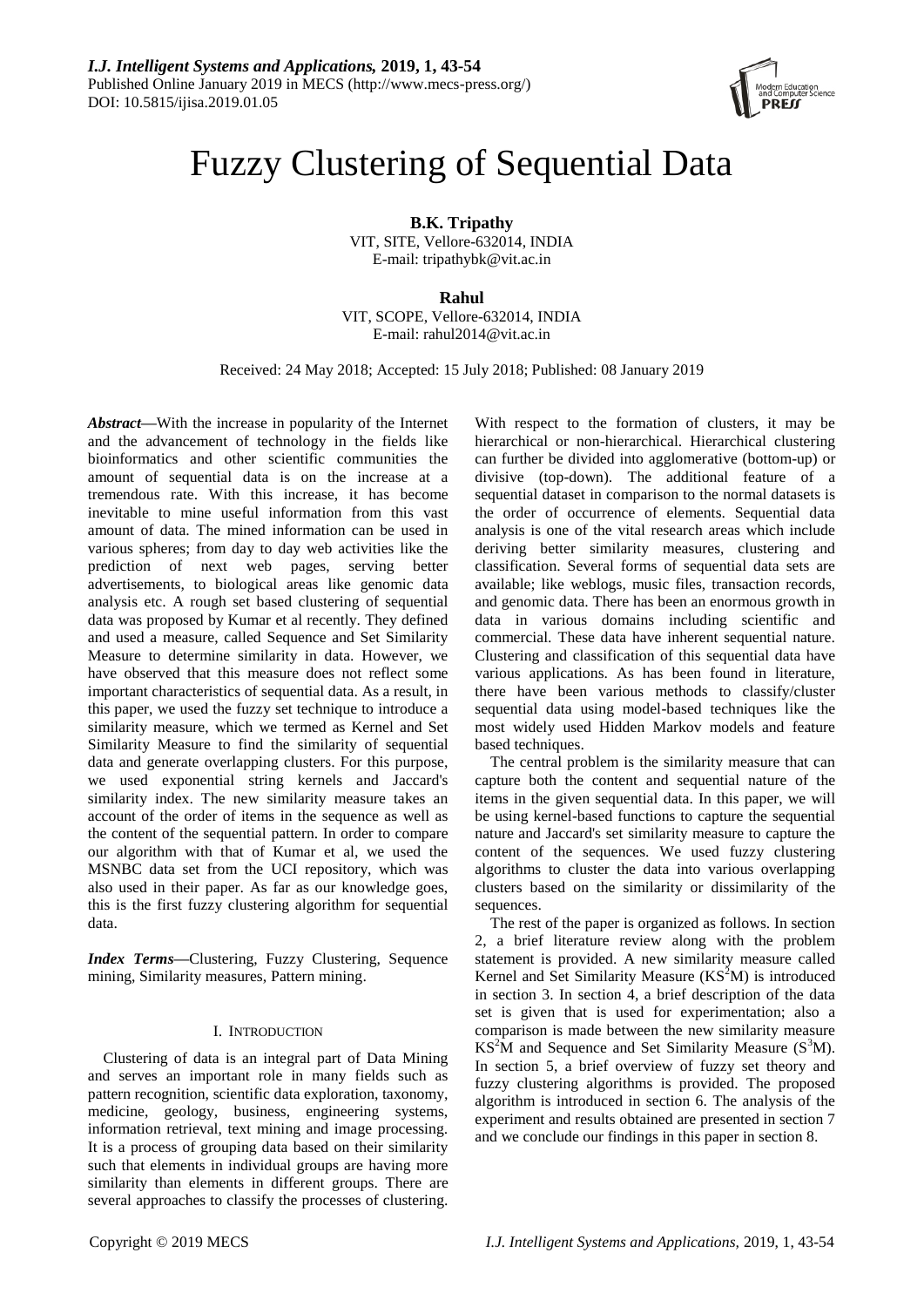## II. LITERATURE REVIEW AND PROBLEM STATEMENT

Clustering can be classified on a broader level into hierarchical and non-hierarchical clustering methods. The main difference between the two methods is that in nonhierarchical clustering methods, a desired number of clusters is assumed at the start while in hierarchical methods, a series of successive fusions or divisions are performed based on some external similarity or dissimilarity parameters. Hierarchical clustering methods include agglomerative clustering of data which is bottomup i.e. starting from single elements or data points they will be merged into a cluster based on some similarity measure, and divisive where the elements/data points are partitioned into smaller partitions (clusters) in the top to bottom manner. Then we have different methods of selecting the data to be clustered like feature based; where we extract some features form the given data and satisfies the following characteristics in the context of sequence mining [35].

1. Effectiveness in capturing the sequential relations between the different set of elements contained in the sequences

- 2. Wide presence in sequences
- 3. Completeness of the derived feature space

There are various methods suggested for feature selection or alternatively feature pruning in literature like the global and local approach in [19].

There are several applications of clustering techniques in various real life situations. In [4] a hierarchical clustering method was proposed to handle the attention deficit hyperactive disorder children using attribute dependency. A study on automatic brain tissues segmentation is carried out by using self-initializing kmeans clustering technique in [27]. A method to study unstructured activity analysis is proposed by using covering based rough sets in [47]. Clustering techniques have been used successfully in analysis of depth computation of Leukemia images through refined bit plane and uncertainty based models in [42]. Analysis of satellite images provides useful information on the geographical and environmental features of the globe. An attempt in this direction is done in [43]. Big data is a recent revolution in the field of Data Science. A recent volume published in 2017 contains many important contributions on big data classification [40]. Specifically an interesting compilation is made in [47] with up to date information on the different clustering algorithms for big data found in literature so far. Another important algorithm using self-initializing k-means clustering technique is proposed in [27] which do not need any human intervention during the process of brain tissue segmentation. Possibilistic approach to clustering is proposed in [2]. Medoid based clustering algorithms were proposed in [21, 22]. Hybrid clustering approach is dealt in [3].

We also have model-based clustering techniques, the strategies discussed before i.e. feature based and

hierarchical, directly work on the raw data with a definition of the distance or similarity measure or indirectly extract features from the raw data and use the existing clustering algorithms for feature vector based data. The models can be Gaussian, t-distribution for nonsequence data clustering. Among all the possible models, the hidden Markov model (HMM), perhaps the most important one is widely used in speech recognition extensively. We also have other models for sequence clustering like Mixtures of ARMA Models, Mixture of Markov Chains and Mixture of Polynomial models [35].

Along with hard clustering algorithms as mentioned above, in which a particular data point or sequence can only belong to one cluster, Soft clustering algorithms are also there which are based on the principles of the fuzzy set theory [50], rough sets [28]. In soft clustering, a data point or sequence can belong to multiple clusters with a membership value lying in (0, 1) to each cluster.

Work has been done to get Rough overlapping clusters using a Sequence and Set Similarity Measure  $(S<sup>3</sup>M)$  [5], which are defined as:

$$
S3M(A, B) = p * SeqSim(A, B) + q * SetSim(A, B),
$$
  
where p + q =1 (1)

$$
SeqSim(A, B) = LLCS(A, B) / max(|A|, |B|)
$$
 (2)

and SetSim (A, B) is the Jaccard similarity coefficient given by:

$$
J(A,B) = \frac{|A \cap B|}{|A \cup B|} \tag{3}
$$

Various comparisons were made between this  $S<sup>3</sup>M$  and other similarity measures in [24].

As to be pointed out in the next section, there are some drawbacks of using Length of Longest Common Subsequence (LLCS) to measure the similarity of the order or sequence in a given sequential data. To overcome this problem we have introduced a new similarity measure based on string kernels. The soft clusters obtained by the rough clustering approach don't specify the degree or membership of a particular sequence to different clusters. We develop a fuzzy clustering method that provides us the degree to which a particular sequence belongs to a cluster.

# III. PROPOSED NEW SIMILARITY METRIC

We first start with the main issues which are associated with measures of similarity of two sequences defined through LLCS. The following points need attention:

1. LLCS does not take the position of items into account.

2. LLCS does not consider the length of the part which is not common into account (uses the length to normalize the result.)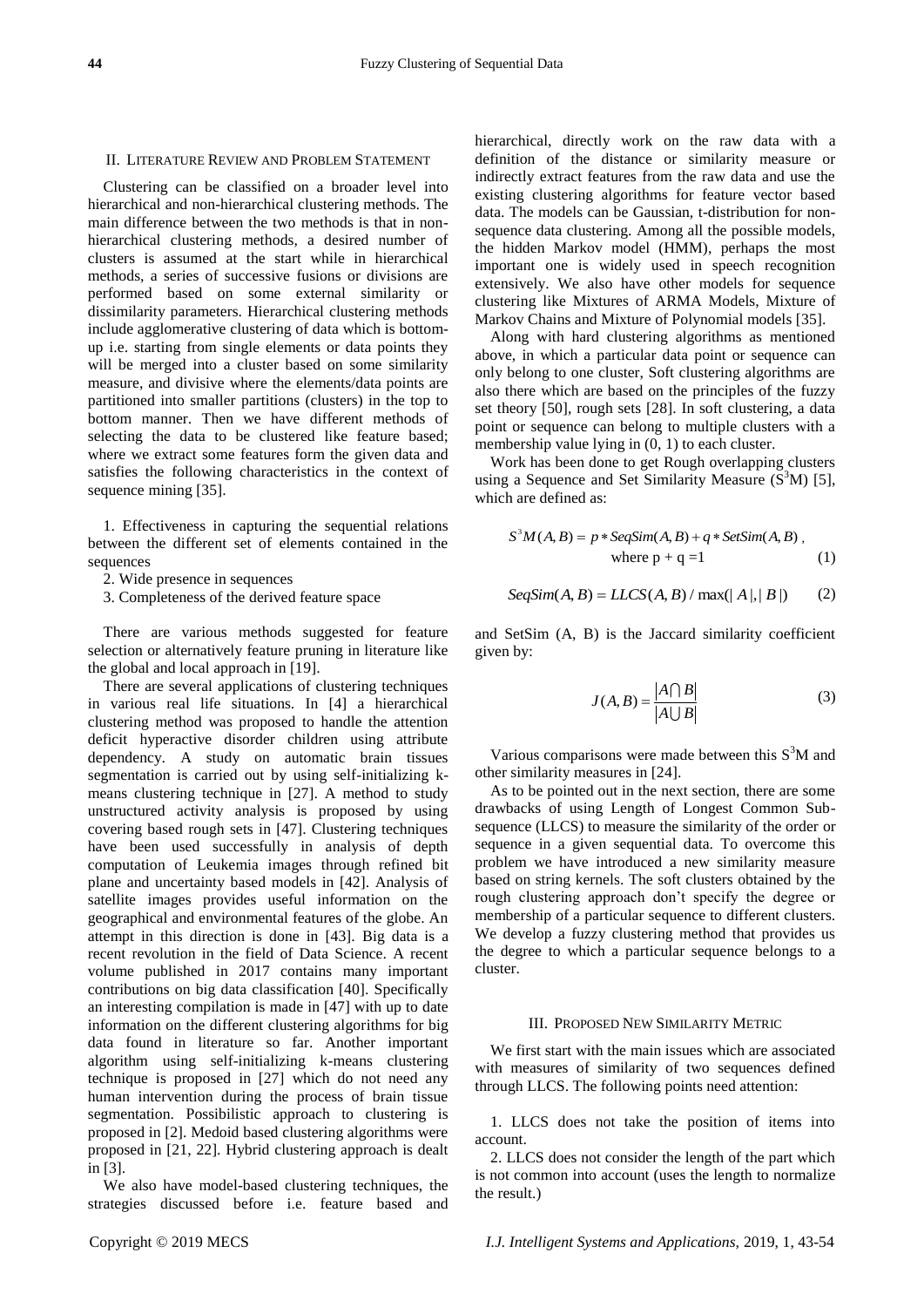We consider the following example to illustrate the above two points. Let us take the three sequences,

$$
A = \underline{a}, b, c, d, \underline{e}, B = q, \underline{a}, \underline{e}, m, n \text{ and } C = \underline{a}, \underline{e}, t, r, s.
$$

The length of the longest common sub-sequence in all three is two; the subsequence being {a, e} irrespective of the location of the items. Intuitively the pair  ${B, C}$ should be more similar than {A, C}, and {A, B}. But, LLCS returns the value 'two' for all the pairs.

Jaccard's similarity index is a good similarity index for obtaining the content similarity between given sequences but we can't infer anything about the order of the items/elements in the given sequence.

For example, consider two sequences:  $A = \{1, 2, 3, 4\}$ and  $B = \{4, 3, 2, 1\}$  using the Jaccard's measure the similarity between A and B is '1'; i.e. both are completely similar but from the sequential perspective, the two are completely different as the order of occurrence of elements is in the two sequences is completely different.

On a broader level, we can say that in the similarity measure S <sup>3</sup>M, the first component LLCS is used to get the sequential order from the data and the second component, which is set similarity, is used to get the content of the given data set.

Basing upon the two notes above, we propose that instead of using LLCS, some other better measure can be used, so that it will take into account the position and length of the matching sub-sequence/substring. As a solution to this, we find that Kernel methods for comparing the sequential parts are a good candidate. There are many popular Kernel methods in the literature like Graph kernels, Polynomial kernel, Radial basis function kernel, String kernels as analyzed in [20].

Again, for strings we have various types of kernel methods; like the string sub-sequence kernel (SSK) [26] which allow the gaps or mismatch, whereas some others like the spectrum, compare only exactly matching substrings of the sequences. A nice presentation and analysis on string kernels is provided in [1]. For the sake of completeness, we provide below an overview of some of the commonly used string kernels.

*Spectrum:* This kernel considers only matching the substring of exactly specified length. Each such substring is given a constant weight.

*Boundrange:* This kernel considers only matching substrings of length less than or equal to a given number *N*.

*Constant:* This kernel considers all matching substrings and assigns constant weight to each of them.

*Exponential:* Also called exponential decay kernel has the property that the weights of the substrings decay as the matching substring get longer. This kernel requires a decay factor.

It is worth noting that although string kernels take care of the order of the items and to some extent the content (as common substrings are similar in order as well as content); by using only substring matches they ignore the non-sequential part which might be similar in content. So, it is felt that in order to consider the content of the sequences we can use the same Jaccard's similarity coefficient instead. Both the components; the order of items and their contents are essential as in some applications like web mining, the order of the items is more important/ relevant than the content whereas in some other areas related to bioinformatics the content is more important. Taking into account the abovementioned factors we propose the following Kernel and  $KS^2M$ . eratial Data<br>
14 **K** from the consider the content of the same factors we can use the same factors in the same factors is millar<br>
16: The matter content in the components; the order of<br>
16: the interpretation and the comp **45**<br>**Example 18 Consider the content of the use the same Jaccard's similarity Both the components: the order of the limiting, the order of the limits is by minimal, the order of the limits is a step when the by minimal 45**<br>the content of the Jaccard's similarity<br>onents; the order of the items is<br>sential as in some<br>content whereas in<br>matics the content is<br>count the above-<br>following Kernel<br> $+q * J(A, B)$  (4)<br> $+q * J(A, B)$  (4)<br>pand q act as weig **15** to consider the content of the components; the origonous of the same Jacceards similarity this are essential as in some of the items is intimaling, the order of the items is to to bioinformatics the content views in **45**<br>**45**<br>**e** content of the coracles similarity<br>this; the order of<br>tradistant in some r of the items is<br>treat whereas in<br>the content is<br>the content is<br>the content is<br>the content is<br> $*J(A, B)$  (4)<br> $*J(A, B)$  (4)<br> $*J(A, B)$  (4)<br> **145**<br>
the content of the<br>
neccard's similarity<br>
ents; the order of<br>
trial as in some<br>
trial as in some<br>
the content is<br>
count the above-<br>
following Kernel is<br>
count the above-<br>
following Kernel<br>  $t^*J(A, B)$  (4)<br>
and q act 45<br>
ent of the similarity<br>
order of in some<br>
in some in similarity<br>
in some in similar content is<br>
content is<br>
content is<br>
content is<br>  $B$ ) (4)<br>
(4)<br>
as weight<br>
ents one is<br>
one is<br>  $B$ ) (4)<br>
as weight<br>
ents of the<br>
simil

$$
KS^{2}M(A, B) = p * SK(A, B) + q * J(A, B)
$$
 (4)

where  $p + q = 1$  such that values of p and q act as weight factors, and can be varied as per the requirements of the application domain or area. SK stands for any String based kernel we have done used to string kernels one is the Exponential Decay String Kernel from [1] and the other one is String Subsequence Kernel [26] for the sake of comparison between different kernels.

To overcome the limitations of LLCS we used the exponential string kernel in which the substring weight decays as the matching substring gets longer. For example, consider the three random strings:  $x =$  "abcdefl",  $y =$  "agbjckd" and  $z =$  "abncdmv". The matching substring in these strings is "abcd". But a closer look at the sequences says that the similarity between x and y should be less than the similarity between x and z as the length of the matching substring is seven (agbjckd) in case of y and that for z it is five (abncd).

This kernel requires a decay factor [1] lambda >1.The decay factor is used to assign more weight to those substrings in which the length of matching substring is smaller in comparison to those in which the length is larger as explained in the above example of three sequences x, y, and z.

It is mentioned in [14] that in order to qualify as a good metric, a similarity measure should satisfy the properties of symmetricity, non-negativity and normalized. All these are satisfied by as

# *Symmetric:*  $KS^2M$   $(A, B) = KS^2M$   $(B, A)$

Let's take two strings "abcde" and "bc", length of common matching substring taken into consideration by the string kernel is three i.e. to match the common pattern "bc", first three characters of string "abcde" has to be considered. This is symmetric in the sense that the length will remain same for  $KS^2M$  ("abcde", "bc") and for ("bc", "abcde").

*Non-negativity:* By its definition,  $KS^2M$  generates non-negative similarity value.

At maximum the value returned by  $KS^2M$  can be zero because the similarity between two strings at worst can be zero i.e. they are completely different strings. There is no meaning of negative similarity in  $KS^2M$  as components, the string kernel, and the Jaccard's similarity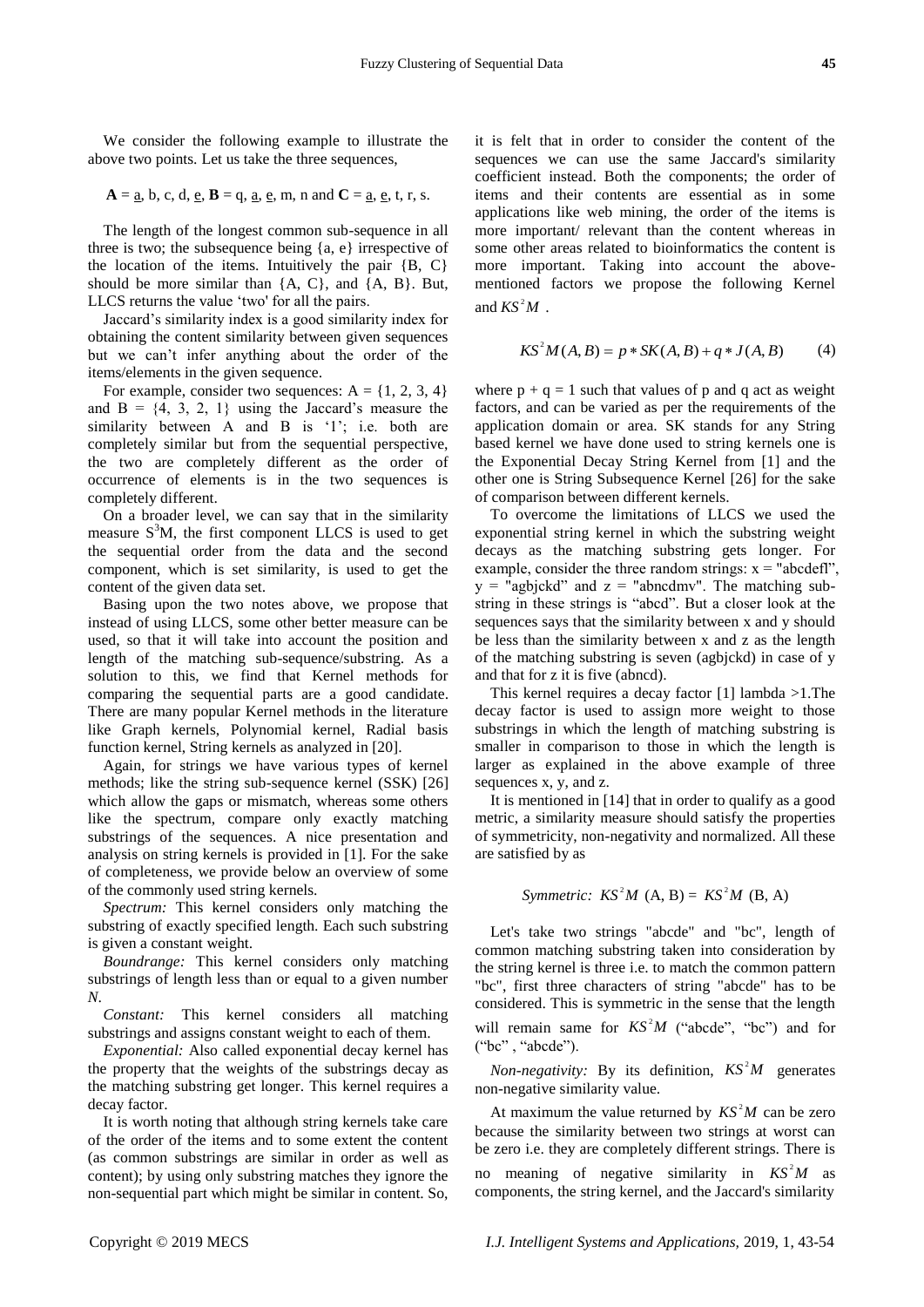index are based only on the common pattern between two given sequences which can be zero at the minimum for two totally different sequences.

*Normalized:* The value returned by  $KS^2M$  is normalized to lie in the unit interval [0, 1] for better comparison between the different set of sequences.

There are kernels like String Subsequence Kernel (SSK) [28] which takes into account the position of matching substring or subsequence. SSK appears to be too strict on limited length sequential data as shown in the next section.

# IV. DESCRIPTION OF THE DATASET AND COMPARISON OF

# WITH  $S^3M$

Internet Information Server (IIS) logs for MSNBC.com and news related portions of msn.com for the entire day of September 28, 1999, is collected from the UCI dataset repository. Each sequence in the dataset corresponds to page views of a user during that twenty-four hour period. There are 17 page categories, namely 'frontpage', 'news', tech', 'local', 'opinion', 'on-air', 'misc', 'weather', 'health', 'living', 'business', 'sports', 'summary', 'bbs', 'travel', ‗msn-news', and ‗msn-sports'. Table 1 below shows the characteristics of the dataset.

| Number of users                   | 989.818 |
|-----------------------------------|---------|
| Minimum session length            |         |
| Maximum session length            | 500     |
| Average number of visits per user | 5.7     |

| Fuzzy Clustering of Sequential Data<br>based only on the common pattern between two<br>updences which can be zero at the minimum for<br>the same data samples taken in [26] which<br>consider the following ten random sequences from the<br>lized: The value returned by $KS$                                                                                                                                                                                                                                                                   |  |  |  |
|--------------------------------------------------------------------------------------------------------------------------------------------------------------------------------------------------------------------------------------------------------------------------------------------------------------------------------------------------------------------------------------------------------------------------------------------------------------------------------------------------------------------------------------------------|--|--|--|
| T6: on-air on-air on-air on-air tech bbs<br>T7: frontpage bbs bbs frontpage frontpage news<br>T8: frontpage frontpage frontpage frontpage<br>CRIPTION OF THE DATASET AND COMPARISON OF                                                                                                                                                                                                                                                                                                                                                           |  |  |  |
| CRIPTION OF THE DATASET AND COMPARISON OF<br>$KS^2M$ WITH $S^3M$ T9: news news travel opinion opinion msn-news<br>to the sake of comparison server (IIS) logs for MSNBC.com<br>T10: frontpage business frontpage news news bbs<br>rela<br>Table 1. Characteristics of the Data Set                                                                                                                                                                                                                                                               |  |  |  |
| Number of users<br>Minimum session length<br>Maximum session length<br>Average number of visits per user<br>5.7<br>Table 2. Similarity Matrix Using Proposed Metric $KS^M$ With $P = 0.5$                                                                                                                                                                                                                                                                                                                                                        |  |  |  |
|                                                                                                                                                                                                                                                                                                                                                                                                                                                                                                                                                  |  |  |  |
| case of dissimilarities, take any object i (in our<br>sequence) in the data set and denote by A the<br>by Mindow and denote it by b(i). Basically what we<br>ownich it has been assigned. When cluster A are looking for is the cluste<br>onsider any cluster C which is different from A<br>$\left[1-\{a(i)/b(i)\}, \text{ if } a(i) < b(i)\right]$<br>oute:<br>$, \text{ if } a(i) = b(i);$<br>$s(i) = \begin{cases} 0 & , if a(i) = b(i), \\ b(i) / a(i) & , if a(i) > b(i). \end{cases}$<br>=average dissimilarity of i to all objects of C. |  |  |  |

Table 2. Similarity Matrix Using Proposed Metric  $KS^M$  With  $P = 0.5$ 

In the case of dissimilarities, take any object i (in our case any sequence) in the data set and denote by A the cluster to which it has been assigned. When cluster A contains other objects apart from i, then we can compute:

**a(i)**=average dissimilarity of i to all other objects of A

Now consider any cluster C which is different from A and compute:

**d(i, C)**=average dissimilarity of i to all objects of C.

$$
s(i) = \begin{cases} 1 - \{a(i) / b(i)\}, & \text{if } a(i) < b(i); \\ 0, & \text{if } a(i) = b(i); \\ b(i) / a(i), & \text{if } a(i) > b(i). \end{cases} \tag{5}
$$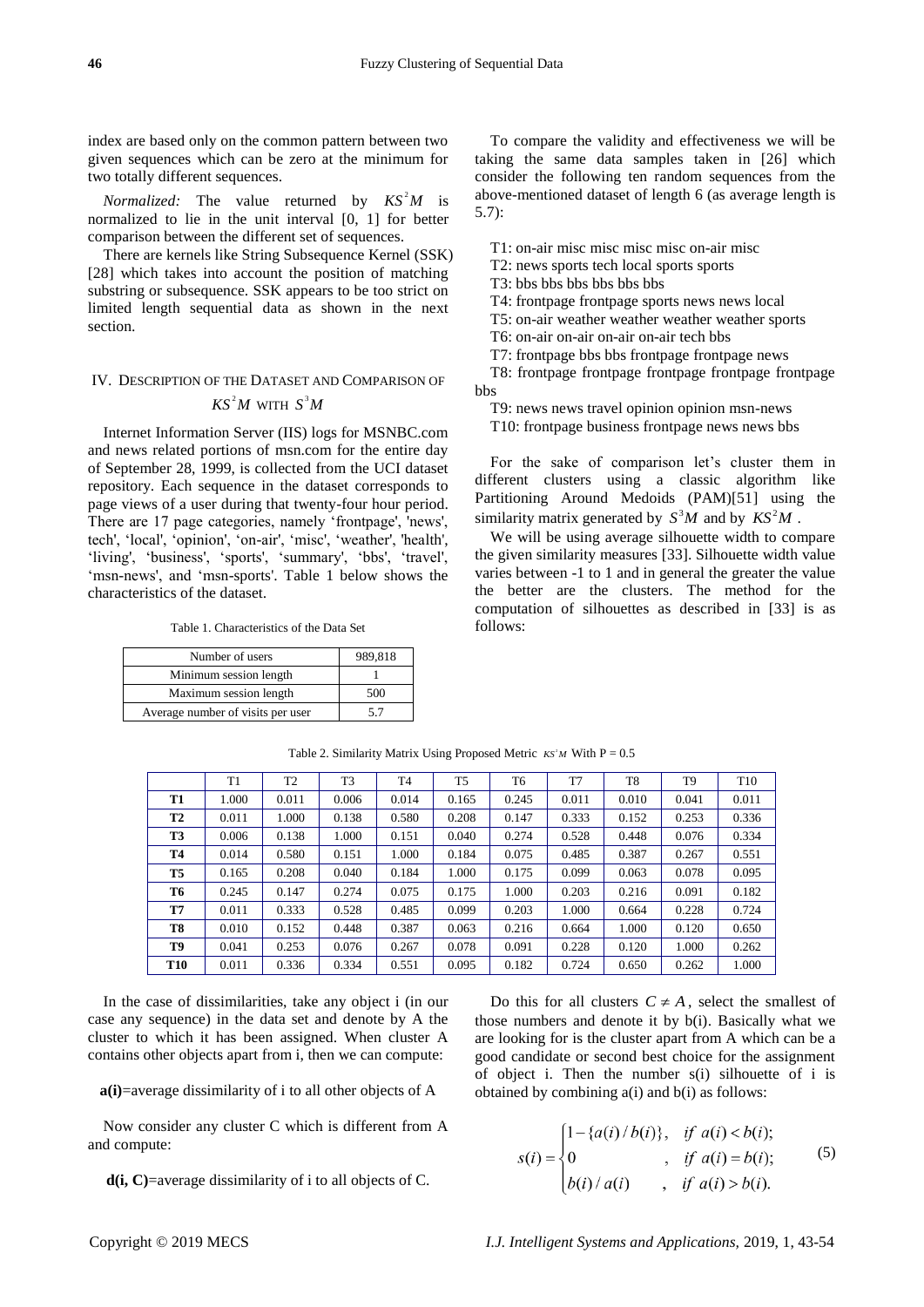

similarities are used then the same definition can be used

with slight modifications as explained in [33].

Fig.1. Cluster Silhouette plot with  $k = 4$  using  $KS^M$  (lambda = 1.3) similarity measure



Fig.2. Cluster Silhouette plot with  $S^M$  similarity measure with  $k=4$  and  $p=0.5$ 

As is clearly visible from the silhouette plots, average silhouette width value (greater the better) is greater when  $KS<sup>2</sup>M$  it is used as similarity measure instead of  $S<sup>3</sup>M$ leading to the conclusion that  $KS^2M$  is comparable to S<sup>3</sup>M.Similar results were obtained when compared with a larger number of transactions.

In the next section, a brief overview of Fuzzy sets and fuzzy clustering is presented, to put our proposed

years. Fuzzy set theory introduced by Zadeh in 1965 [49] is one of the most fruitful of such methods. In contrast to dichotomous nature of crisp sets where an element may be in a set or may not be in it, fuzzy set permits graded membership of elements in it. A fuzzy subset X of a universal set U is given by a function  $\mu_X : U \to [0,1]$  such that  $\forall x \in U$ ,  $\mu_X(x) = \alpha \in [0,1]$ . Extending the notion of non-membership value of

elements in a fuzzy set, the notion of non-membership functions was introduced by Atanassov in [4]. It captures the uncertainty in data in a more realistic manner. Fuzzy set theory for cluster analysis was first proposed in Bellman et al [5] followed by the fuzzy c-means (FCM) algorithm in Ruspini [36-38]. The objective function approach to fuzzy c-means started by Ruspini [37]. This was followed by its improvement by Roubens [33], as the objective function in [36] was complicated and difficult to interpret. But, the objective function in [33] was unstable and Libert and Roubens [25] tried to modify it. This trend was followed by modification of objective functions in Hathaway et al [12, 13] and Bezdek et al [9, 10]. An iterative algorithm which is a variation of the coordinate descent method was described in [35]. But, perhaps the FCM what is used now a day has its origin in the paper by Dunn [13], which was generalized by Bezdek [6]. This method is widely used and applied in a variety of substantive areas. Rough sets were introduced by Pawlak in 1982 [30]. The above approach is now followed extensively in developing clustering algorithms which are either extension like intuitionistic fuzzy Cmeans (IFCM) [12] and the hybrid algorithm of rough fuzzy c-means (RFCM) [28, 29, 31] and the rough intuitionistic fuzzy c- means (RIFCM) [11]. It may be noted that several generalized versions of FCM exist in the literature [7, 8, 15, 17, 36, 48, 50]. However, there are no fuzzy algorithms to cluster sequential data available in the literature [32]. In this paper, our attempt is to develop a fuzzy clustering algorithm for sequential data.

let's take the  $A = \{a, b, c, d, e, f\}$ ,  $B = \{b, c, d, e, g, h\}$ , and  $C = \{e, g, h, j, k, l\}$ . The similarity of the pair of sequences A and B is higher than that of the pair B and C, as A and B have common sequential part {b, c, d, e} of length four; whereas B and C have the common sequential part {e, g, h}, which has length three. So, similarities of sequences are graded and also the clusters formed have common elements. Hence, scenarios like this can be taken care in a better way by soft clustering

V. FUZZY SET AND CLUSTERING Uncertainty in data has become an inherent issue in modern-day datasets. To handle such uncertainty many uncertainty based models have been proposed over the

methods than hard computing algorithms.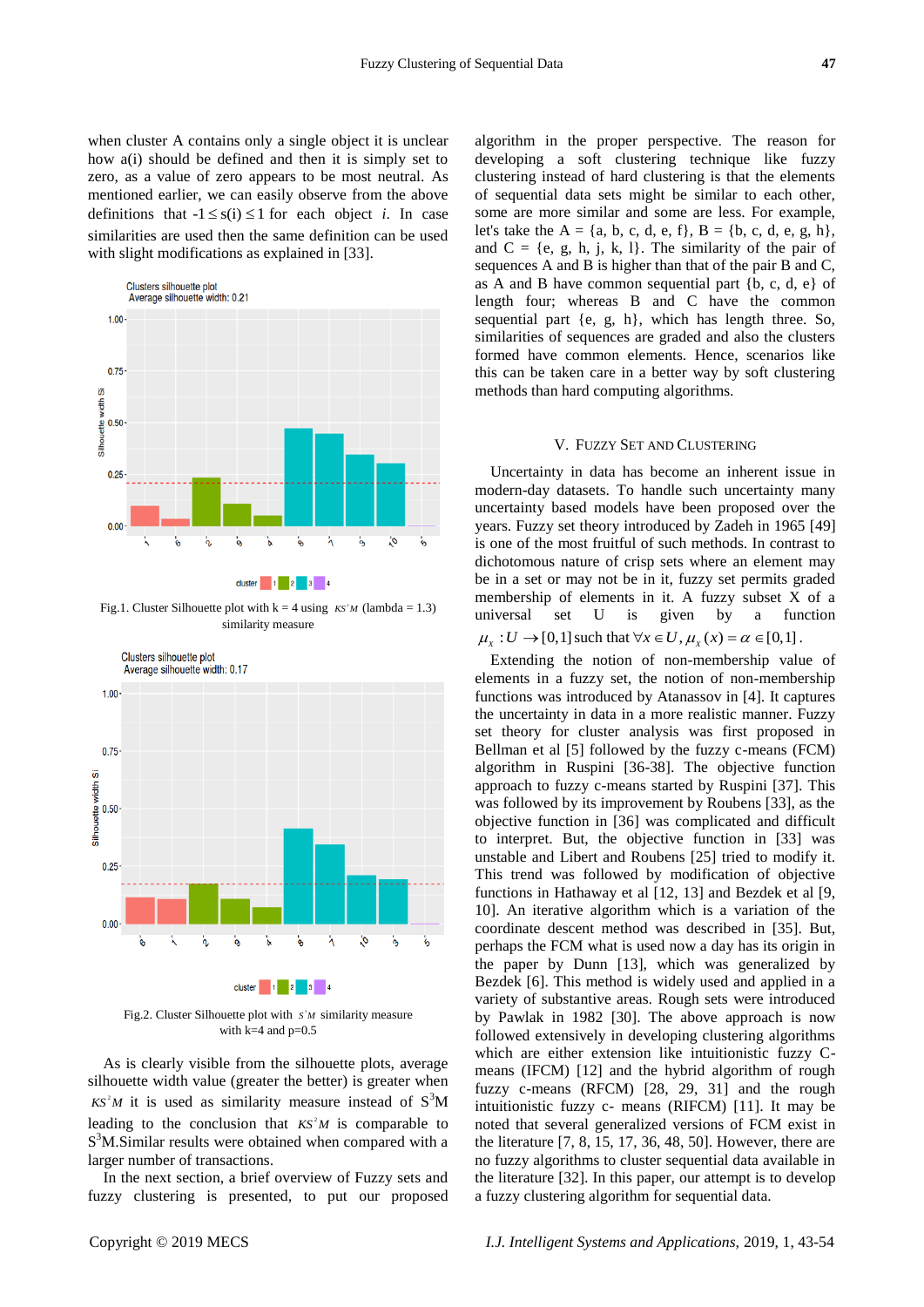Variants of fuzzy set based or its hybrid models have been used in developing clustering algorithms to handle specific situations in data analysis. For example Hu et al [24, 27] have extended fuzzy clustering to ordinal scale and further by using likelihood functions. Genetic algorithms are now well-known methods to handle optimization situations. Using particle swarm optimization (PSO) an efficient clustering algorithm is proposed in [5]. Incomplete data sets are common in modern societies due to various reasons. Handling such data sets have been dealt with from different angles. A fuzzy clustering algorithm is proposed in this direction in [26]. A Clustering technique has been proposed in [47] which deals with unstructured activity analysis using the generalised notion of covering rough sets. Graph clustering algorithms are relatively rare in the literature. A brief account of such algorithms based on FMST with a comparative analysis is found in [39]. Datasets may be heterogeneous, i.e. they may contain categorical and nominal attributes together. Several algorithms have been developed in the literature to handle clustering of such data sets using rough set theory. The latest one which generalises the family of such algorithms is presented in [45], called the Min Mean Mean Rough set clustering algorithm (MMeMeR), which has been found to be the most efficient and the authors have observed that this algorithm if extended by using existing techniques followed in the family of algorithms leading to this does not provide any improvement in the clustering process. An adaptive clustering approach is provided in [16] and an application to medical diagnosis is provided in [15, 41].

### VI. MOVING TOWARDS THE FUZZY CLUSTERS

The c-means algorithms (hard or fuzzy) are popular and effective tools in order to cluster n objects into groups of similar individuals for data available as a set of n feature vectors in RP. It may be noted that for data sets described in terms of relational data cannot be handled by these algorithms directly [18, 48, 49].There are various algorithms in the literature to handle relational data for fuzzy clustering including the "Relational dual of the cmeans clustering algorithm" [18] which is the dual of the most widely used Fuzzy c-Means algorithm. There are some constraints on using these algorithms, some require that the distance or similarity(dissimilarity) measure should be derived from the Euclidean distance[RFCM].To overcome this distance measure constraint a new algorithm NERFCM which involves extra computations for data expansion(Beta-spread transformation)was introduced [18].

We will be using a variant of FANNY(by Kaufman and Rousseeuw) [23], which is extended by Martin M. et al [27] to allow user-specified parameters like the value of fuzzifier (m), which is fixed to 2 in the original algorithm. It is more robust to spherical cluster assumption and also provides a novel graphical display, the silhouette plot. When compared to the likes of Fuzzy C-means, FANNY is a bit slower as in each iteration

cycle FANNY performs a loop over all the pairs of objects and in case of Fuzzy C-Means the looping is over the measurement variables and the number of objects is normally more than double of the number of variables. In the improved algorithm the following objective function is to be minimized:

$$
\sum_{p=1}^{k} \frac{\sum_{i,j=1}^{n} \mu_{ip}^{m} \mu_{jp}^{m} d(i,j)}{2 \sum_{j=1}^{n} \mu_{jp}^{m}}
$$
(6)

Here, the membership of the  $i<sup>th</sup>$  object to cluster p is represented by  $\mu_{ip}$ . It may be noted that the numerator of the objective function contains dissimilarities  $d(i, j)$  and the membership coefficients to be determined and the sum is over all pairs of objects unlike objective functions of other algorithms which contain the sum of distances of objects from cluster centres. The factor '2' in the denominator takes care of distances between a pair of objects being counted twice because of similarity.

To measure the fuzziness of the clusters we have used the Dunn's partition coefficient (1976) given by

$$
F_k = \sum_{i=1}^n \sum_{p=1}^k \frac{\mu_{ip}^2}{n}
$$
 (7)

The expression in  $(4)$  assumes the minimal value  $1/k$ , l when the clustering is complete and the maximal value ‗1' occurs for crisp partitioning. The normalized version  $F_k$  is given by

$$
F_k = \frac{kF_k - 1}{k - 1} \tag{8}
$$

and ranges between 0 and 1.In the next section, the overall outline of the algorithm is given, which is used for clustering of the above-mentioned datasets.

# *A. Algorithm for Fuzzy Clustering of Sequential Data*

Fanny requires the dissimilarity matrix or the pairwise dissimilarity of the given objects. The clustering algorithm is free from the distance or similarity metric used to generate the pairwise similarity. Here, we use the  $KS^2M$  similarity metric to generate the similarity servial Data<br>
e FANNY performs a loop over all the pairs of<br>
the militarized of Higgs C-Mann field together the stock of the pairs<br>
contribution of the military control in the pairs of the stress of<br>
the minimized digardi matrix, then to obtain the entries of the dissimilarity matrix we take the 1's complement of corresponding entries in the similarity matrix, which provides us the respective pairwise dissimilarity. The dissimilarity matrix is required because FANNY starts with a collection of dissimilarities and doesn't depend upon any other measure. Overall, the detailed description of the algorithm is as follows:

### *Algorithm: Fuzzy Clustering of Sequential data*

*Input:*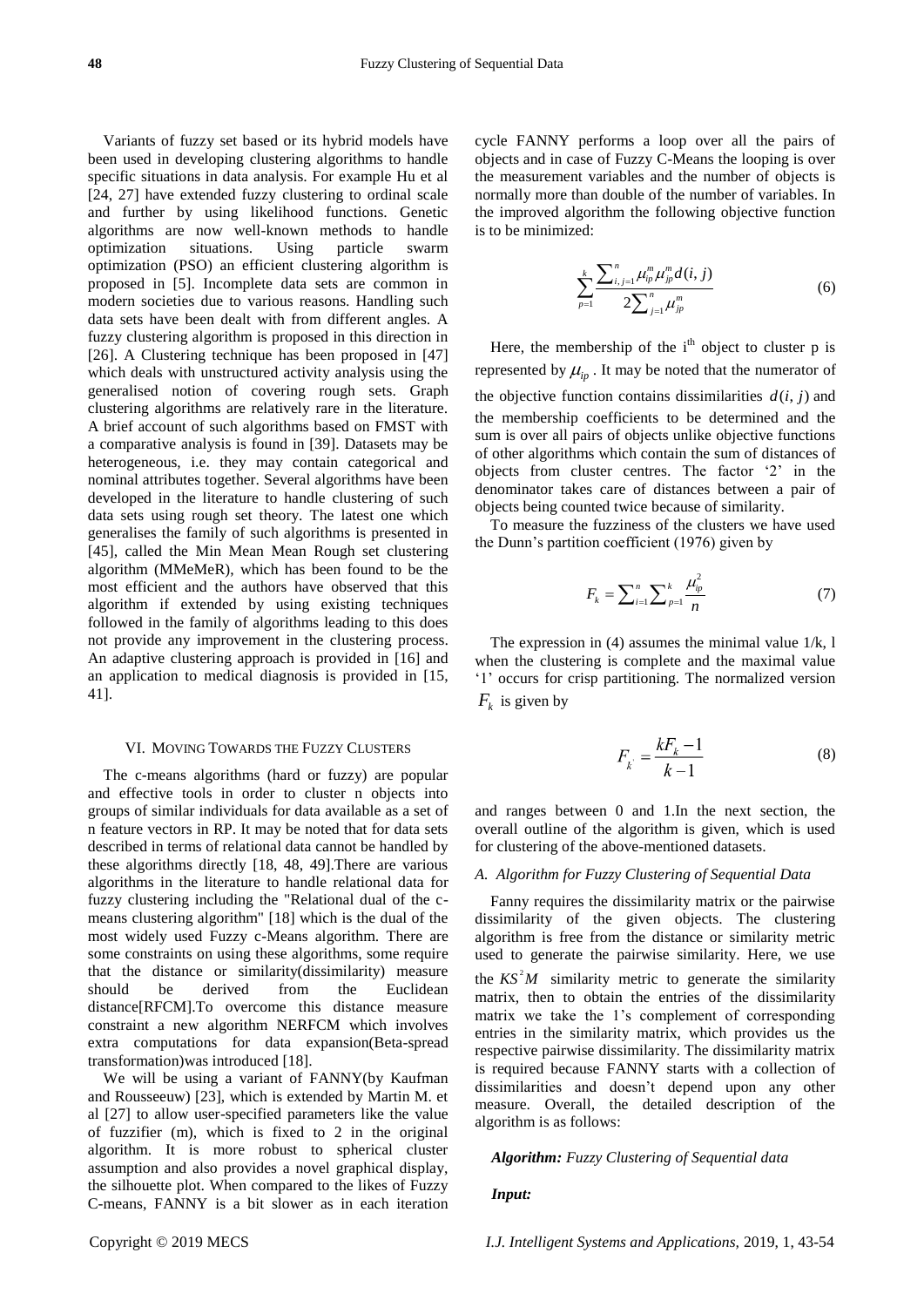T: A set of n transactions K: No. of clusters m: Fuzzifier value tol: tolerance value max\_it: Maximum no. of Iterations *Output:* K number of overlapping clusters V: normalized Dunn's partition coefficient

P: a silhouette plot for each transaction/sequence. *Begin:*

Step 1: Construct the similarity matrix (sim\_m) using  $KS<sup>2</sup>M$  measure.

Step 2: Construct dissimilarity (diss) matrix by taking 1's complement of sim\_m.

Step 3: while (not converged and iterations< max\_it): fanny(diss,k,m,max\_it,tol)

Step 4: Return K clusters. **End** 

Using the cluster data we can also calculate the values of Silhouette plot (P) using equation 2 and Dunn's partition coefficient (V) using equations  $3 \& 4.As$ mentioned earlier Silhouette width is used as a measure of cluster validation the more it is the better the clustering and Dunn's partition coefficient is used to measure the fuzziness of the clusters formed the less the value the more fuzzier the clusters. The algorithm will terminate in two scenarios, one in which the convergence is reached i.e. the difference between the value of the objective function (3) for two consecutive iterations is less than the tolerance value and the other when the algorithm is not converged but the maximum no. of iterations is reached. Both the tolerance value and the maximum no. of

iterations are given as input parameters.

In the next section, the above-mentioned algorithm is used on variable sizes of the dataset. While performing the experimental analysis, it was observed that sometimes the computation time for more transactions (sequences) is less as compared to a smaller number of transactions i.e. the number of iterations needed is smaller for the prior. The time complexity of FANNY cannot be computed or hard to do so as the data size determines the number of iterations. One can go through chapter 4 of [25] for the detailed explanation of FANNY along with its similarities to other fuzzy clustering algorithms like Fuzzy c-means and others.

# VII. EXPERIMENTAL RESULTS

We have conducted experiments on data sets of variable size ranging from ten to three thousand randomly selected transactions. Results obtained are summarized in Table 5. For the better selection of the number of clusters we have used the average Silhouette width as a cluster validation factor; that is, we have selected the number of clusters as the value of the maximum average silhouette width for a given set of inputs. This is shown in Fig. 3.

The clusters obtained are overlapping clusters i.e. each transaction is assigned to different clusters with different memberships. To have a look at the structure of the clusters formed, we present the results of fifty randomly selected transactions. The categories are labelled with integers; like labels of 'frontpage' and 'news' are '1' and ‗2' respectively. The hits of a user are presented in the rows of Table 4.



Fig.3. Computation of the no. of clusters using average Silhouette width for transactions listed in Table 3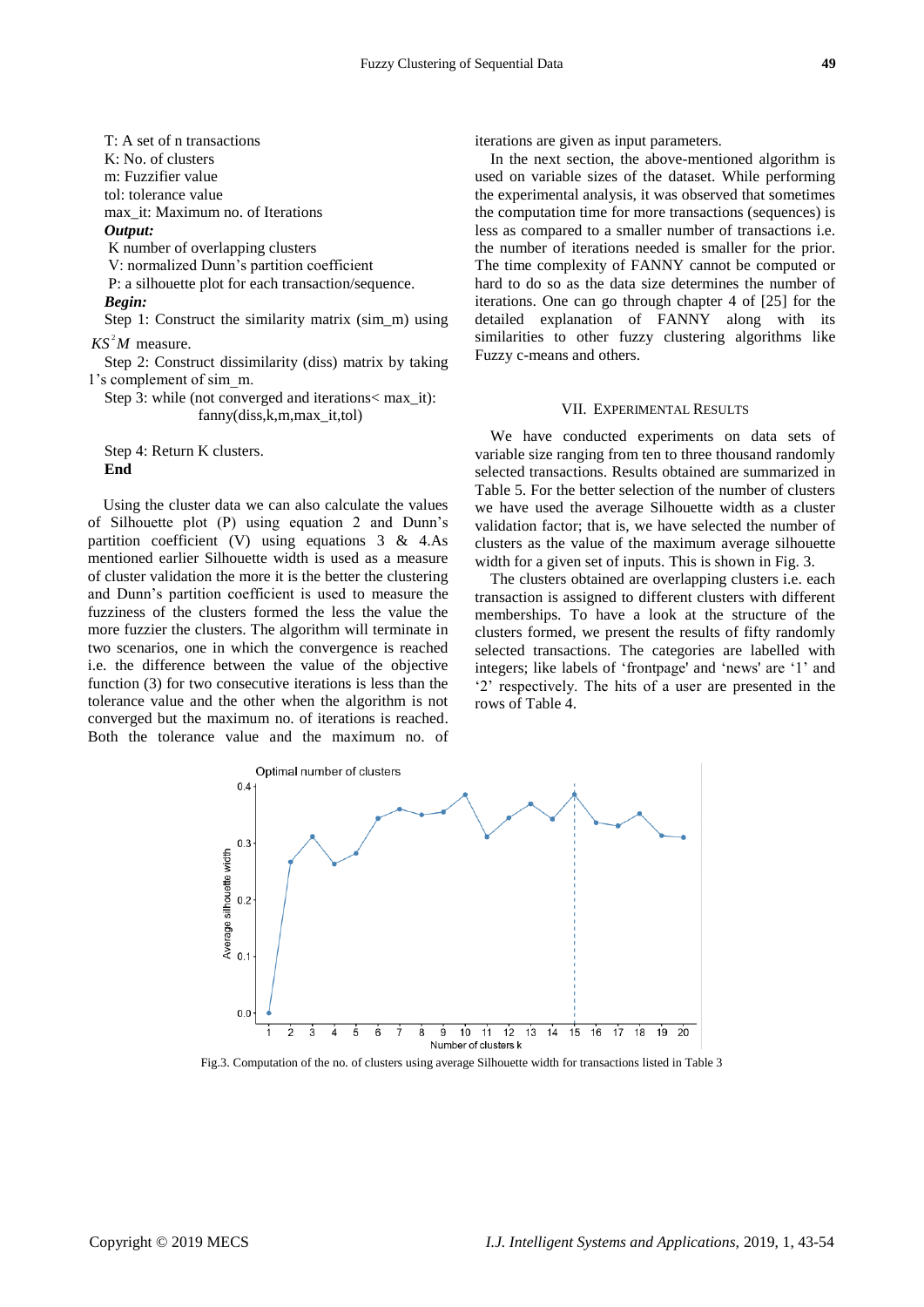| $\overline{1}$ | (3', 2', 2', 4', 2', 2')                            | 26 | (6', 2', 2', 2', 15', 2')                          |
|----------------|-----------------------------------------------------|----|----------------------------------------------------|
| $\overline{2}$ | (6, 7, 7, 7, 7, 6, 6)                               | 27 | (1', 14', 1', 14', 1', 1')                         |
| $\mathfrak{Z}$ | (6', 9', 4', 4', 4', 10')                           | 28 | (9', 7', 7', 9', 4', 4')                           |
| $\overline{4}$ | $(*8', *8', '1', '7', '8', '8')$                    | 29 | (1', 14', 14', 14', 14', 14')                      |
| 5              | (13', 7', 13', 7', 7', 13')                         | 30 | (1', 1', 14', 1', 14', 14')                        |
| 6              | (13', 8', 13', 13', 13', 14')                       | 31 | $(^{6}8', ^{6}8', ^{6}8', ^{6}8', ^{6}8', ^{6}8')$ |
| $\tau$         | (13', 13', 13', 13', 13', 13')                      | 32 | (1', 1', 11', 11', 11', 1)                         |
| 8              | (1', 1', 11', 1', 12', 1')                          | 33 | (9', 9', 13', 13', 13', 13')                       |
| 9              | (14', 14', 14', 14', 14', 14')                      | 34 | (6, 6, 6, 15, 5, 6)                                |
| 10             | (9', 12', 9', 9', 9', 9')                           | 35 | (1', 3', 3', 1', 1', 1')                           |
| 11             | (1', 2', 1', 14', 14', 14')                         | 36 | (1', 1', 10', 1', 1', 1')                          |
| 12             | (1', 4', 7', 1', 10', 10')                          | 37 | (9, 9, 9, 4, 4, 4, 4)                              |
| 13             | (1', 1', 4', 10', 10', 10')                         | 38 | (4', 4', 4', 4', 4', 4')                           |
| 14             | $(*8', *8', *8', *8', *8')$                         | 39 | (6, 6, 6, 6, 6, 6, 6)                              |
| 15             | (9', 7', 9', 7', 7', 9')                            | 40 | $(*8', *8', '14', '14', '14', '4')$                |
| 16             | (4', 4', 10', 10', 10', 10')                        | 41 | (9', 7', 9', 5', 5', 5')                           |
| 17             | $(^{6}8', ^{6}8', ^{6}8', ^{6}8', ^{6}8', ^{6}13')$ | 42 | (1', 2', 1', 2', 1', 6')                           |
| 18             | (1', 1', 1', 12', 1', 10')                          | 43 | (9', 3', 4', 6', 7', 7')                           |
| 19             | (13', 13', 13', 13', 13', 13')                      | 44 | (9', 5', 5', 5', 5', 5')                           |
| 20             | (13', 13', 13', 14', 14', 14')                      | 45 | (1', 11', 17', 1', 1', 6')                         |
| 21             | ('5', '5', '5', '5', '5', '5')                      | 46 | (12', 12', 12', 14', 14', 14')                     |
| 22             | (11', 1', 1', 1', 2', 1')                           | 47 | (13', 13', 13', 13', 13', 13')                     |
| 23             | $(*8', *8', *8', *8', *8')$                         | 48 | (1', 14', 14', 14', 14', 1')                       |
| 24             | (9, 9, 9, 9, 9, 9, 5)                               | 49 | (1', 6', 6', 10', 10', 10')                        |
| 25             | (1', 2', 2', 2', 2', 2')                            | 50 | (12', 12', 12', 12', 12', 12')                     |
|                | No. of clusters $(k) = 15$                          |    | Tolerance $=1e-5$                                  |

Table 3. Sample of Fifty Web Transactions

 $p = 0.6$ ,  $q = 0.4$  (order of the sequence is given more weight) m = 1.7





Fig.4. Cluster Silhouette plot with  $k=15$  using the  $KS^2M$  similarity measure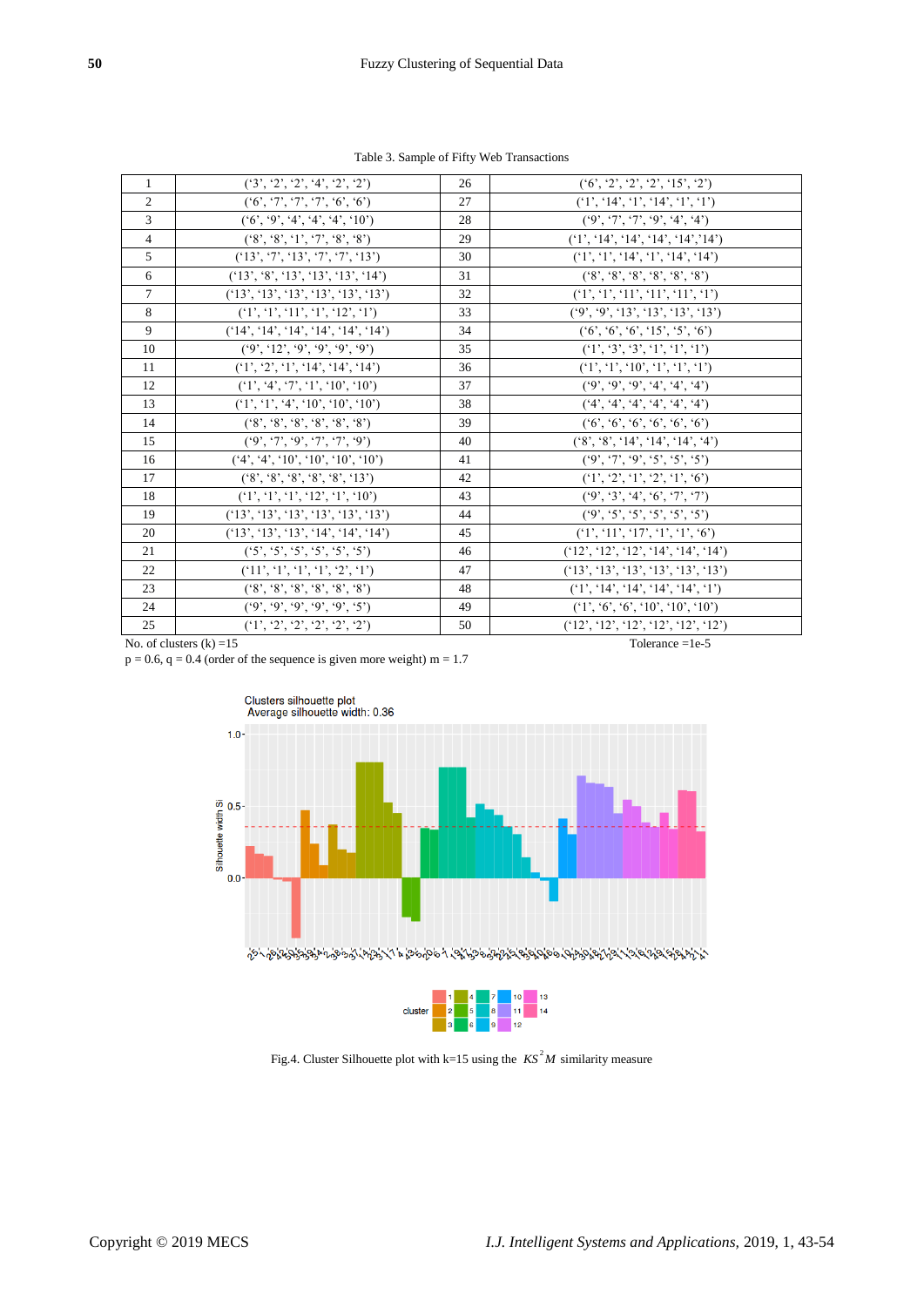

Fig.5. Crisp cluster plot of the transactions in Table 2

*Underlying cluster structure:* As we have used fuzzy clustering algorithms, the clusters should have an overlapping structure i.e. one transaction can belong to various clusters with varying membership values lying in (0, 1).A crisp cluster plot can be shown by assigning the data sequences to those clusters in which they have the maximum membership value, the tie is broken by selecting anyone cluster randomly, such a plot is shown in Fig. 5. In Table 4 we have listed the degrees of belongingness of the first 10 transactions from Table 3, to 15clusters.

|                | C1             | C <sub>2</sub> | C <sub>3</sub> | C <sub>4</sub> | C <sub>5</sub> |
|----------------|----------------|----------------|----------------|----------------|----------------|
| <b>T1</b>      | 0.1247107547   | 4.786556e-02   | 6.306157e-02   | 4.150351e-02   | 0.1247107547   |
| <b>T2</b>      | 0.1017356296   | 1.279904e-01   | 6.065663e-02   | 3.979379e-02   | 0.1017356296   |
| <b>T3</b>      | 0.0083193159   | 4.042299e-03   | 9.301986e-01   | 2.620698e-03   | 0.0083193159   |
| <b>T4</b>      | 0.1062574976   | 4.283117e-02   | 4.715071e-02   | 1.190521e-01   | 0.1062574976   |
| T <sub>5</sub> | 0.1085935313   | 4.055198e-02   | 4.606384e-02   | 3.515933e-02   | 0.1085935313   |
| T6             | 0.0104532972   | 3.597261e-03   | 4.435396e-03   | 4.195599e-03   | 0.0104532972   |
| <b>T7</b>      | 0.0001727610   | 6.942278e-05   | 7.907199e-05   | 6.127987e-05   | 0.0001727610   |
| T8             | 0.0644565646   | 1.475648e-02   | 1.780729e-02   | 1.274614e-02   | 0.0644565646   |
| T9             | 0.0118194561   | 4.261906e-03   | 6.505562e-03   | 3.719402e-03   | 0.0118194561   |
| T10            | 0.0945576283   | 4.018902e-02   | 5.780429e-02   | 3.502571e-02   | 0.0945576283   |
|                |                |                |                |                |                |
|                | C <sub>6</sub> | C7             | C8             | C9             | C10            |
| T1             | 5.547569e-02   | 4.433506e-02   | 5.948177e-02   | 5.596454e-02   | 4.890683e-02   |
| <b>T2</b>      | 4.861291e-02   | 3.972324e-02   | 5.263081e-02   | 4.877193e-02   | 4.661362e-02   |
| T3             | 3.796023e-03   | 2.818474e-03   | 4.037273e-03   | 4.761592e-03   | 4.031263e-03   |
| <b>T4</b>      | 6.109563e-02   | 3.968123e-02   | 6.427554e-02   | 5.020444e-02   | 4.333372e-02   |
| T <sub>5</sub> | 9.241485e-02   | 9.259198e-02   | 6.178594e-02   | 5.153410e-02   | 4.095466e-02   |
| T6             | 9.060171e-01   | 1.404459e-02   | 6.199910e-03   | 7.163494e-03   | 3.657663e-03   |

**T7** 3.330332e-04 9.983418e-01 1.089503e-04 9.114765e-05 7.050041e-05 **T8** 2.354641e-02 1.719810e-02 5.890399e-01 2.274222e-02 1.503953e-02 **T9** 8.445114e-03 4.426664e-03 6.770689e-03 8.814046e-01 4.335732e-03 **T10** 4.627521e-02 3.730241e-02 5.513418e-02 4.623465e-02 1.711853e-01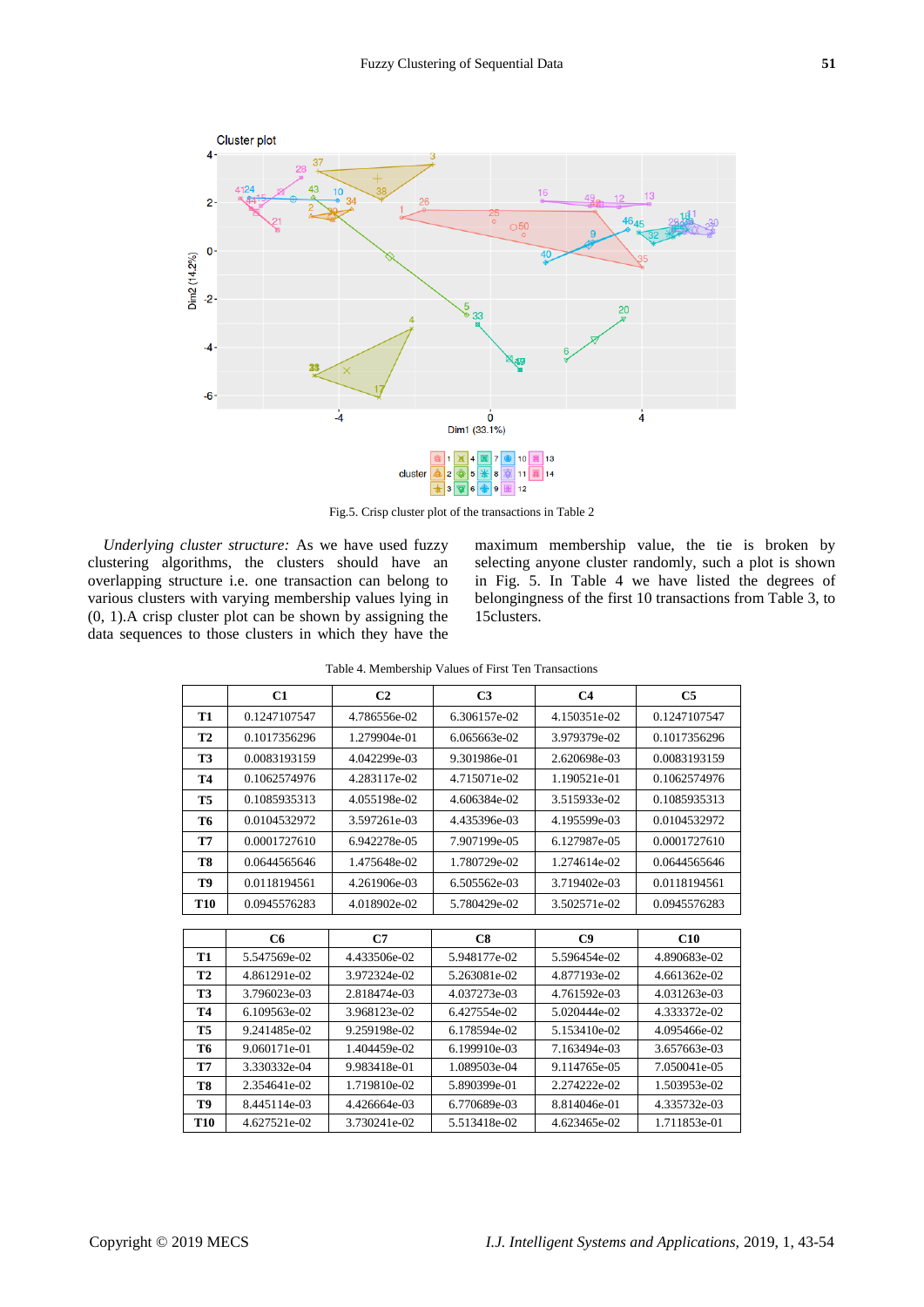|            | C11          | C <sub>12</sub> | C <sub>13</sub> | C <sub>14</sub> | C <sub>15</sub> |
|------------|--------------|-----------------|-----------------|-----------------|-----------------|
| T1         | 4.858132e-02 | 6.107853e-02    | 5.058996e-02    | 4.902339e-02    | 0.1247107547    |
| <b>T2</b>  | 4.324751e-02 | 5.211687e-02    | 8.672480e-02    | 4.791062e-02    | 0.1017356296    |
| <b>T3</b>  | 4.113494e-03 | 6.988868e-03    | 4.110347e-03    | 3.523083e-03    | 0.0083193159    |
| Т4         | 5.266665e-02 | 5.980031e-02    | 5.694969e-02    | 4.418633e-02    | 0.1062574976    |
| <b>T5</b>  | 4.754302e-02 | 5.763058e-02    | 6.618988e-02    | 4.179925e-02    | 0.1085935313    |
| Т6         | 6.235334e-03 | 5.658205e-03    | 3.758548e-03    | 3.677021e-03    | 0.0104532972    |
| T7         | 8.445117e-05 | 9.891202e-05    | 7.216886e-05    | 7.101965e-05    | 0.0001727610    |
| T8         | 3.006254e-02 | 3.339625e-02    | 1.527503e-02    | 1.502042e-02    | 0.0644565646    |
| T9         | 2.872958e-02 | 7.121539e-03    | 4.463450e-03    | 4.357355e-03    | 0.0118194561    |
| <b>T10</b> | 4.134532e-02 | 4.830115e-02    | 8.335657e-02    | 5.417334e-02    | 0.0945576283    |

|  | Table 5. Experimental Results |  |
|--|-------------------------------|--|
|--|-------------------------------|--|

| No. of data<br>samples | No. of overlapping<br>Clusters(k) | Fuzzifier(m) | <b>Average Silhouette</b><br>Width | p   | <b>Normalized Dunn's</b><br><b>Partition coefficient</b> |
|------------------------|-----------------------------------|--------------|------------------------------------|-----|----------------------------------------------------------|
| 10                     | 4                                 | 1.96         | 0.20                               | 0.5 | 0.26                                                     |
| 25                     | 9                                 | 1.85         | 0.27                               | 0.5 | 0.33                                                     |
| 50                     | 18                                | 1.8          | 0.22                               | 0.5 | 0.42                                                     |
| 250                    | 78                                | 1.8          | 0.26                               | 0.5 | 0.47                                                     |
| 500                    | 136                               | 1.8          | 0.30                               | 0.5 | 0.48                                                     |
| 1000                   | 187                               | 1.7          | 0.28                               | 0.5 | 0.44                                                     |
| 2000                   | 430                               | 1.6          | 0.36                               | 0.5 | 0.53                                                     |
| 3000                   | 515                               | 1.7          | 0.39                               | 0.5 | 0.50                                                     |
| 3000                   | 550                               | 1.6          | 0.40                               | 0.5 | 0.51                                                     |

# *A. Result analysis*

When the object set is increased in size, its dimension also goes up. It has been observed that the value of the fuzzifier m needs to be decreased so that proper clustering can be achieved. But robustness of a clustering algorithm varies directly as the value of m. As clearly visible from Table 6, the value of m has decreased from the maximum 1.96 to a minimum of 1.6 as the sample size increases from 10 to 3000.

Normalized Dunn's partition coefficient is used to measure the degree of fuzziness of the clusters formed. The value of Dunn's coefficient lies between 0 and 1, a value nearer to 1 represents crisper clusters while a value close to zero represents less crisper i.e. more fuzziness in the clusters formed. The value of this coefficient should increase as we decrease the value of fuzzifier (m), as the degree of fuzziness is controlled by the value of fuzzifier. There is no fixed value of fuzzifier that should be used, generally, a value between [1.5, 2.5] is suggested for obtaining fuzzy clusters [6].We have used the same range for our experimental analysis. As clearly visible from the Table 6, the value of Dunn's coefficient agrees with our above observation between same data samples (3000 at 1.7 and 1.6) as well as between different data samples.

We have kept equal weightage for both parts the sequence and the content which can be varied as per the requirement of the domain as mentioned earlier, in some domains related to bioinformatics, the content is more important in that case the value of p can be decreased while in some domains related to web mining the sequence or order of items is more important in that case we can increase the value of p.

The algorithm used is stable can be established by the fact that the value of average silhouette width is always above 0.25 in most of the cases. In fact, as visible from Table 6, the value starts increasing as we increase the no. of data samples. The value of average silhouette width as mentioned earlier ranges between [-1, 1] and measures how good a given data sample belongs to its own cluster in comparison to the nearby clusters. The greater the value the good the clusters formed. The reason why we have used average silhouette width along with Dunn's partition coefficient as a measure of cluster quality is that both of these two indices are used in the original algorithm as described in [23][24]. **Example 18**<br> **Example 18**<br> **Example 18**<br> **Example 18**<br> **C Example 18**<br> **C Example 18**<br> **C Example 18**<br> **C Example 18**<br> **C EXAMPLE 18**<br> **C EXAMPLE 18**<br> **C EXAMPLE 18**<br> **C EXAMPLE 18**<br> **C C EXAMPLE 18**<br>

# VIII. CONCLUSIONS

In this paper, we applied the concept of fuzzy clusters to classify different sequential patterns in different groups based on the sequence as well as content similarity. We introduced a new similarity measure  $KS^2M$  which in comparison to other similarity measures like cosine similarity, Jaccard's similarity index and  $S<sup>3</sup>M$  captures the order and the content of the elements/items in the sequences more appropriately. In  $S<sup>3</sup>M$ , LLCS is used which has some limitations as mentioned above.

We have obtained overlapping clusters similar to what is obtained in [24] but the main difference lies in the specification of the degree (membership) of a particular sequence to a particular cluster instead of only the no. of overlapping clusters, a sequence or pattern belongs to. We would like to note that an integrated covering based rough fuzzy set based clustering algorithm was developed in [44] for sequential data which extends the algorithm proposed in [24].

Different initial membership matrices will lead to different cluster structure, here we used a random initial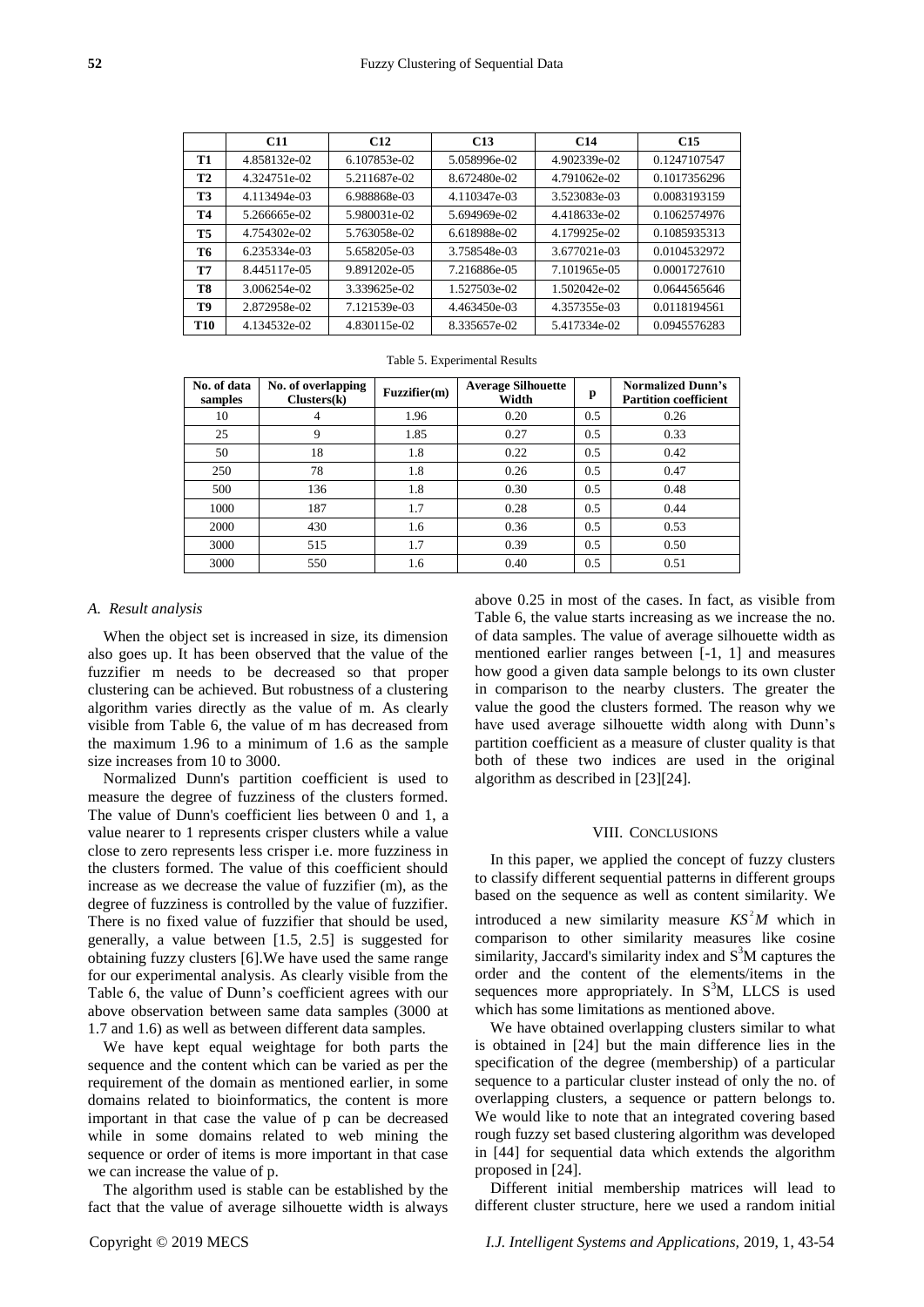#### **REFERENCES**

- [1] K. Alexandros, A. Smola, K. Hornik and A. Zeileis, "kernlab - An S4 Package for Kernel Methods in R", Journal of Statistical Software, vol. 11(9), (2004), 1-20.
- [2] Anuradha, J., B.K.Tripathy and A. Sinha: Hybrid Clustering algorithm using Possibilistic Rough C-means, International journal of Pharma and Bio-informatics, vol.6, issue 4, (2015), pp.799-810.
- [3] Anuradha, J. and Tripathy, B.K.: An optimal rough fuzzy clustering algorithm using PSO, Int. Jour. of Data Mining, Modeling and Management, vol.7, issue 4, (2014). pp. 257-275.
- [4] Atanassov, K. T., Intuitionistic Fuzzy Sets, Fuzzy Sets and Systems, 20(1) (1986) 83-96.
- [5] Bellman, R., Kalaba, R., and Zadeh, L. A., Abstraction and pattern classification, Journal of Mathematical Analysis and Applications, 2, (1966), 581-586.
- [6] Bezdek, J. C., Pattern Recognition with Fuzzy Objective Function Algorithms, Plenum Press, New York, (1981).
- [7] Bezdek, J. C., Coray, C., Gunderson, R. and Watson, J., Detection and characterisations of cluster substructure: I. Linear structure: Fuzzy C-lines, SIAM J. Appl. Math. 40(2) (1981), 339-357.
- [8] Bezdek, J. C., Coray, C., Gunderson, R. and Watson, J., detection and characterisations of cluster substructure: II, Fuzzy c-varieties and convex combinations thereof, SIAM Journal of Applied. Math. 40(2) (1981), 358-372.
- [9] Bezdek, J. C. and Hathaway, R. J., Dual object-relation clustering models, Int. J. General Systems, 16 (1990), 385-396.
- [10] Bezdek, J. C. and Hathaway, R. J., Howard, R.E., Wilson, C. E. and Windham, M. P., Local convergence analysis of a grouped variable version of coordinate descent, J. Optimization Theory and Applications, 54 (3), (1986), 471-477.
- [11] Bhargava, R., Tripathy, B.K., Tripathy, A., Dhull, R., Verma, E., and Swarnalatha, P., Rough intuitionistic fuzzy c-means algorithm and a comparative analysis, in: Proceedings of the 6th ACM India Computing Convention, (2013), 1-11.
- [12] Chaira, T., A novel intuitionistic fuzzy C means clustering algorithm and its application to medical images, Applied Soft Computing, 11(2) (2011), 1711-1717
- [13] Dunn, J. C., A fuzzy relative of the ISODATA process and its use in detecting compact, well-separated clusters, J. Cybernetics, 3 (1974) 32-57.
- [14] Dunham, M.H., Data Mining: Introductory and Advanced Topics, Prentice Hall, NJ, (2003).
- [15] G. Sasikumar and B.K.Tripathy: Classification and Analysis of EEG Brain Signals for Finding Epilepsy Risk Levels Using SVM, World Applied Sciences Journal, 33 (4), (2015), pp. 631-639.
- [16] Guralnik, V. and Karypis, G., A scalable algorithm for clustering sequential data, In: Proceedings of the 1st IEEE International Conference on Data Mining- ICDM, (2001), 179- 186.
- [17] Hathaway, R.J Davenport, J.W. and Bezdek, J.C., Relational duals of the c-means clustering algorithms,

Pattern Recognition, 22, (1989), 205-212.

- [18] Hathaway, R. J. and Bezdek, James C., Nerf c-means: Non-Euclidean relational fuzzy clustering, Pattern Recognition, 27, (1994), 429-437.
- [19] Hofmann, T., Schölkopf, B., and Smola, A. J., 'Kernel methods in machine learning', Annals of Statistics 36 (3), (2008), 1171—1220.
- [20] Hu, Z., Bodyanskiy, Y. V., Tyshchenko, O. K. and Samitova, V. O.: Fuzzy Clustering Data Given in the Ordinal Scale, IJISA, vol. 9, no. 1, (2017), pp. 67-74.
- [21] Jayaram Reddy, A. and Tripathy, B.K.: Covering Rough Set Fuzzy C- Medoids (Crfm) Clustering Algorithm For Gene Expression Data, Journal of Advanced Research in Dynamical and Control Systems, vol.9, sp-14, (2017), pp.1702-1714.
- [22] Hu, Z., Bodyanskiy, Y. V., Tyshchenko, O. K. and Tkachov, V. M.: Fuzzy Clustering Data Arrays with Omitted Observations, IJISA, vol. 9, no. 6, (2017), pp. 24- 32.
- [23] Kalaiselvi, T., Kalaichelvi, N. and Sriramakrishnan, P.: Automatic Brain Tissues Segmentation based on Self Initializing K-Means Clustering Technique, IJISA, vol. 9, no. 11, (2017), pp.52-61.
- [24] Kaufman, L. and Rousseeuw, P.J., Clustering by means of Medoids, in Statistical Data Analysis Based on the L1– Norm and Related Methods, edited by Y. Dodge, North-Holland,(1987), 405–416.
- [25] Kaufman, L. and Rousseeuw, P.J., Finding Groups in Data: An Introduction to Cluster Analysis, Wiley, New York, (1990).
- [26] Kumar, P., Radha Krishna, P., Bapi, R. S., and De, S.K., Rough clustering of sequential data, Data Knowledge Engineering, 63, (2007), 183-199.
- [27] Libert, G. and Roubens, M., Non-metric fuzzy clustering algorithms and their cluster validity, In Fuzzy Information and Decision processes, (Edited by M. Gupta and E. Sanchez), (1982), 417-425, New York.
- [28] Lodhi, H., Saunders, C., Taylor, J. S. and Cristianini, N., Text Classification using String Kernels , Journal of Machine Learning Research 2 (2002), 419-444.
- [29] Machler, M., P. Rousseeuw, A. Struyf, M. Hubert and K. Hornik: Cluster: Cluster Analysis Basics and Extensions, (2012), https://www.researchgate.net/publication/ 272176869\_Cluster\_Cluster\_Analysis\_Basics\_and\_Exten sions.
- [30] Maji, P., and Pal, S. K., RFCM: A hybrid clustering algorithm using rough and fuzzy sets, Fundamenta Informaticae, 80 (4), (2007), 475-496.
- [31] Mitra, S., Banka, H., and Pedrycz, W., Rough and Fuzzy Collaborative Clustering, IEEE Transactions on Systems, Man and Cybernetics, Part B (Cybernetics) 36 (4), (2006), 795-805.
- [32] P. Prabhavathy, B.K.Tripathy: Sequential clustering: A Study on Covering Based Rough Set Theory, Research Journal of Pharmaceutical, Biological and Chemical Sciences, Volume 7, Issue 2, 2016, pp. 1799-1807
- [33] Prabhavathy, P. and Tripathy, B. K.: Covering rough clustering approach for unstructured activity analysis, International Journal of Intelligent Information Technologies, Volume 12, Issue 2, April-June 2016, pp. 1- 11.
- [34] Roubens, M., Pattern classification problems with fuzzy sets, Fuzzy sets and systems, 1 (1978), 239-253
- [35] Rousseeuw, P.J. Silhouettes: A graphical aid to the interpretation and validation of cluster analysis. J. Comp. Appl. Math., 20, (1987), 53–65.
- [36] Rui, X. and Wunch, D., Clustering, Wiley, IEEE Press,